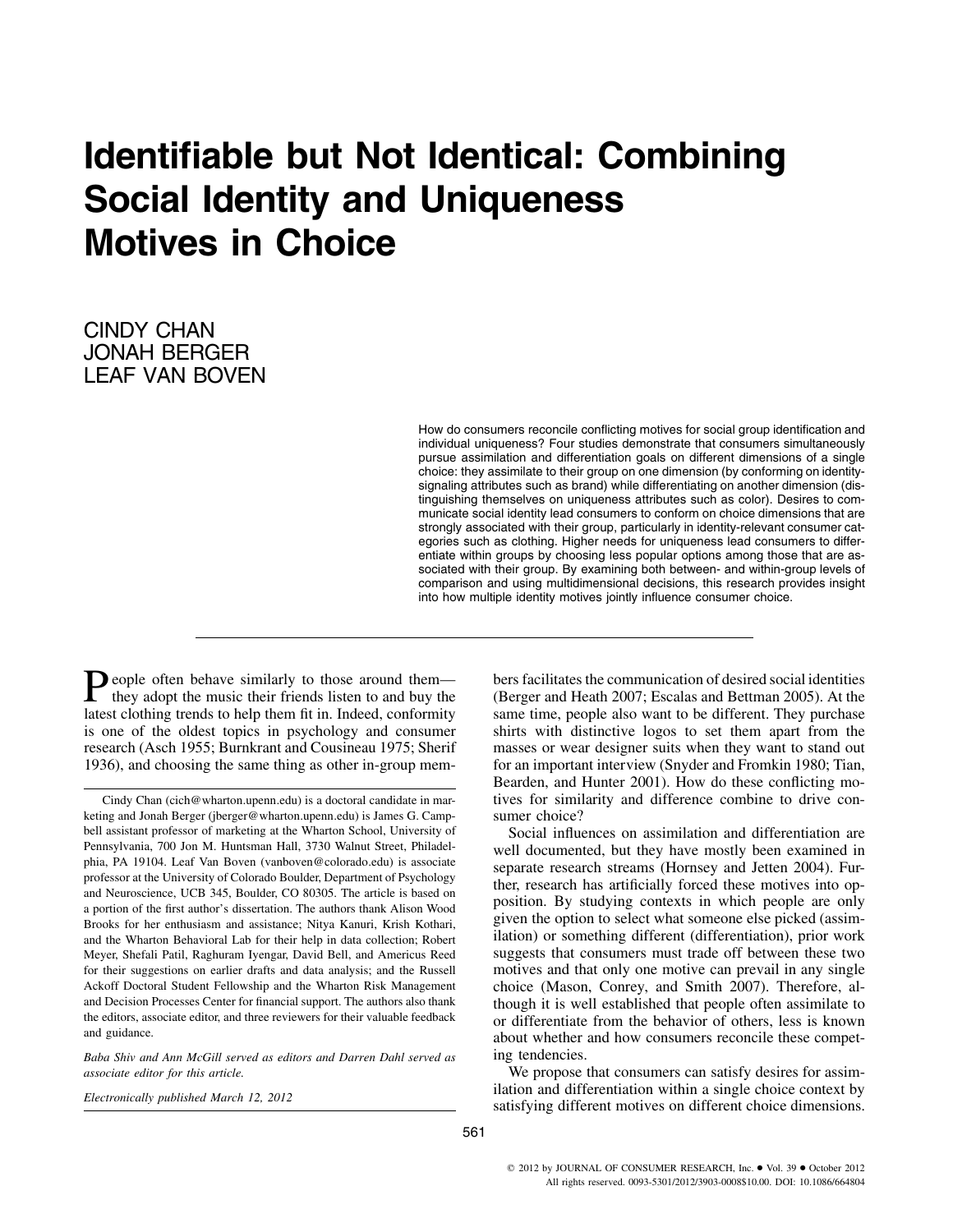They may select a product that allows them to communicate a desired social identity (e.g., a brand preferred by an ingroup), while also differentiating within the group (e.g., a less popular product from that brand). By studying both individual and group levels of comparison and using a multidimensional dependent measure, we demonstrate that people do not simply assimilate or differentiate but often do both simultaneously.

# **ASSIMILATION AND DIFFERENTIATION**

People often assimilate to the behaviors of others (Asch 1955; Bearden, Netemeyer, and Teel 1989; Burnkrant and Cousineau 1975; Sherif 1936). Conformity may be due to informational or normative influence (Deutsch and Gerard 1955), and being similar to others supports the human need for validation (Brewer 1991; Snyder and Fromkin 1980). People also tend to behave similarly to aspiration groups (Englis and Solomon 1995) and make choices that are consistent with positive reference groups to construct or express desired identities (Berger and Heath 2007, 2008; Escalas and Bettman 2003, 2005). For example, if Harley-Davidson motorcycles are associated with tough guys, then people who want to seem tough may buy that brand. Or if hybrid cars are a signal of environmentally conscious people, then people who want to seem green may purchase a Toyota Prius.

Conversely, there are also countervailing pressures for differentiation (Maslach 1974; Snyder and Fromkin 1980; Vignoles, Chryssochoou, and Breakwell 2000). People want to be at least somewhat unique (see Lynn and Snyder 2002 for a review) and being too similar to others can generate a negative emotional reaction (Snyder and Fromkin 1980). People with higher needs for uniqueness prefer products that are more scarce or differentiated (Lynn and Harris 1997; Tian et al. 2001). And situational factors can activate people's desires to make different choices or distinguish themselves from those around them (Ariely and Levav 2000; Fishbach, Ratner, and Zhang 2011; Maimaran and Wheeler 2008). Differentiation may also be driven by the symbolic meaning of consumption; consumers often diverge from the behavior of out-group members to avoid communicating undesired identities (Berger and Heath 2007, 2008; Berger and Rand 2008; White and Dahl 2006, 2007).

But while some research has recognized motives for assimilation, and other research has recognized motives for differentiation, these motives have mostly been examined in separate research streams (Hornsey and Jetten 2004). Therefore, little empirical work has actually examined how people integrate these motives. Further, prior work has taken a one-dimensional view of similarity or differentiation using either binary choice (e.g., people must select the same product as another person or a different one) or a continuum of low to high similarity (Mason et al. 2007). For example, people are often forced to either conform and do the same thing as others, or differentiate and do something different. Because these studies require that people trade off between the two motives, they do not allow for the possibility that both can be satisfied simultaneously through a single choice.

The little work that has attempted to reconcile these two motives has focused on how these competing motives can be achieved through group-level behavior. Optimal distinctiveness theory argues that people satisfy these opposing needs through contrasting social identities, so that "the need for deindividuation is satisfied within in-groups, while the need for distinctiveness is met through intergroup comparisons" (Brewer 1991, 477). When distinctiveness is threatened, people may describe themselves as more similar to other in-group members, for example, because it heightens differences from out-group members (Pickett, Bonner, and Coleman 2002). Along similar lines, although not explicitly focused on drives for similarity and differentiation, research on divergence and the meaning of consumption has also examined how group-level comparisons can satisfy different identity motives (Berger and Heath 2007, 2008; Berger and Rand 2008; White and Dahl 2006, 2007). By converging with the choices of similar others (e.g., a jock dressing like the jocks) and diverging from the choices of dissimilar others (e.g., jocks dressing differently than punks), consumption gains symbolic meaning as a marker of group membership. Thus, according to prior work, people satisfy assimilation motives within groups and differentiation motives between them.

By focusing on assimilation within groups and differentiation between them, existing perspectives often overlook the fact that differentiation also occurs within groups. Bikers may tend to wear leather, but one biker may wear a leather jacket, whereas another may wear a leather vest. Similarly, Goths may tend to wear black, but one Goth may wear a black T-shirt, whereas another may wear a black trench coat. This suggests that intergroup comparisons alone may not be sufficient in satisfying needs for distinctiveness.

Further, because prior research has studied these motives independently, it has difficulty explaining much of actual consumer behavior. Work on uniqueness, for example, suggests that people want to be at least slightly different but says little about *how* that difference is enacted when faced with multiple differentiating options (Maslach 1974; Snyder and Fromkin 1980; Vignoles et al. 2000). Imagine that black Chevy cars are popular among someone's friends. If this person wanted to be unique, there are many ways he could do it. He could select the same brand but a different color (red Chevy), a different brand but the same color (black Ford), or a different brand and color altogether. Any of these choices could provide differentiation, and thus uniqueness theories alone provide little guidance on what this person would choose. Yet casual observation suggests that people do not choose among such options randomly. Groups of friends can often be seen wearing different options from the same brands, for example.

# **THE CURRENT RESEARCH**

This article develops an integrative perspective explaining how similarity and difference combine to drive consumer choice. Real choice involves multiple product dimensions (e.g., brand and color), and we propose that these different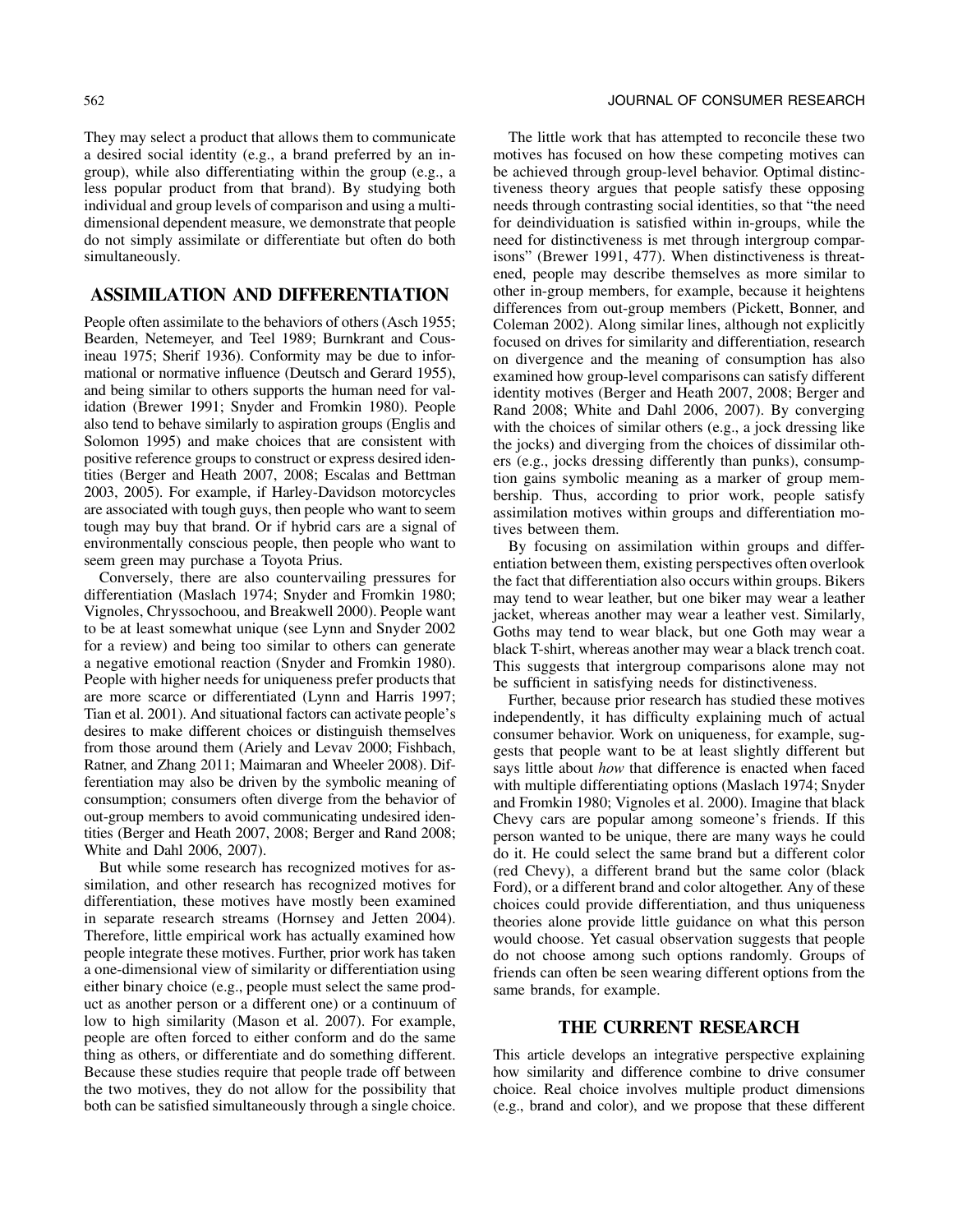attributes enable consumers to simultaneously satisfy desires to both assimilate and feel unique. In particular, we suggest that consumers resolve competing identity motives at different levels of a single choice—they conform to their in-group on one dimension of choice while differentiating on another.

Importantly, which particular product attributes foster assimilation versus differentiation should depend on their relevance to identity-signaling, that is, how strongly they communicate group membership. Brands often signal group identities (Escalas and Bettman 2003, 2005; Muniz and O'Guinn 2001; White and Dahl 2007). Polo and Abercrombie, for example, tend to be associated with preppy college fraternities, whereas Vans and Quiksilver tend to be associated with skateboarders. Consequently, if wearing a certain brand (e.g., Polo) is a good signal of a particular social group, then someone who wants to communicate that identity while also feeling unique may buy a shirt from that brand but select a particularly unique color (e.g., orange).

While identity-signaling motives lead people to choose in ways that are similar to or different from groups, we suggest that uniqueness motives will lead them to choose varying degrees of differentiation from members of their ingroup. Consumers can thus make choices that simultaneously allow them to conform to desired reference groups on an attribute of choice that signals identity (e.g., brand), while differentiating from in-group members on a uniqueness attribute (e.g., color) to satisfy needs for uniqueness.

In situations where other choice dimensions are stronger signals of social identity, however, the effects may differ. Take fashion, where a new color is en vogue every season and multiple brands carry a variation of this trend. If purple is the color of the season, fashionistas may converge to wear that color, but those with higher needs for uniqueness may differentiate themselves on attributes that have less identitysignaling value in that context (e.g., the cut of clothing or potentially even the brand). Thus, the exact product attributes on which consumers assimilate versus differentiate from the in-group will depend on the particular context but will also be driven by which attributes are more or less signalingrelevant. In choosing this way, consumers are able to simultaneously signal their social identity and satisfy desires for uniqueness through a single consumer purchase.

- **H1**: Affiliation motives will drive preferences on choice dimensions associated with desired social identities. People will conform on identity-signaling attributes and choose items that strongly signal membership to an in-group.
- **H2**: Uniqueness motives will drive preferences at the within-group level. Higher needs for uniqueness or situations that activate uniqueness motives will lead people to differentiate themselves on uniqueness attributes and choose less popular items among in-group options.

Four studies test these hypotheses. They demonstrate that people tend to choose options preferred by in-group members on dimensions that are linked to their social identities

(studies 1–4), and that this is driven by desires for other people to associate them with those groups (studies 2 and 3). Desires for uniqueness, in contrast, influence choices at the within-group level; higher needs for uniqueness (studies 1, 2, and 4) or situations that activate drives for uniqueness (study 3) lead people to make differentiating choices among group-associated options. By studying both group and individual levels of comparison and using a multidimensional dependent measure, we show how people do not simply assimilate *or* differentiate but simultaneously do *both* on different dimensions of choice.

# **STUDY 1: EVERYDAY CLOTHING CHOICES**

Do consumers' real everyday choices allow them to simultaneously communicate both their social identities and their uniqueness relative to others in their group? Study 1 provides a preliminary test of our hypotheses by examining clothing choices in a field setting. We took pictures of what people from two groups wore on a usual day and then showed them to observers to address two key questions. First, we examine whether observers can use people's clothing choices to accurately guess to which social group they belong. Second, we examine whether these same choices simultaneously express individual uniqueness, such that observers view people with higher needs for uniqueness as more differentiated in their in-group.

#### Method

This study consisted of two parts: a field data collection and an online survey. Fifty-four students participated in the field portion in exchange for \$5; 35 of these participants from the field portion returned to participate in the online study along with 28 new participants, for a total of 63 students who participated in the online study in exchange for \$10.

*Field Data Collection.* The study was conducted at a private northeastern university where most juniors and seniors belong to one of 10 co-ed eating clubs. In addition to providing a venue where students eat their meals, each club's house also functions as a social gathering place for its 100–200 members. The eating clubs are geographically close (located on the same street) but often carry distinct social identities (e.g., athletic, liberal, southern, etc.).

Male and female members of three eating clubs were recruited to participate in this study. At two of the clubs (referred to as clubs A and B to preserve anonymity), students were asked to participate as they approached the club for dinner, and a photo was taken of each participant who agreed to participate (club A: 9 males, 17 females; club B: 11 males, 17 females). Participants were dressed in casual, everyday attire with no visible eating club names or logos, and there were many similarities in the clothing choices of the two groups. For example, almost all of the men wore shorts, and about half the women in each club did as well.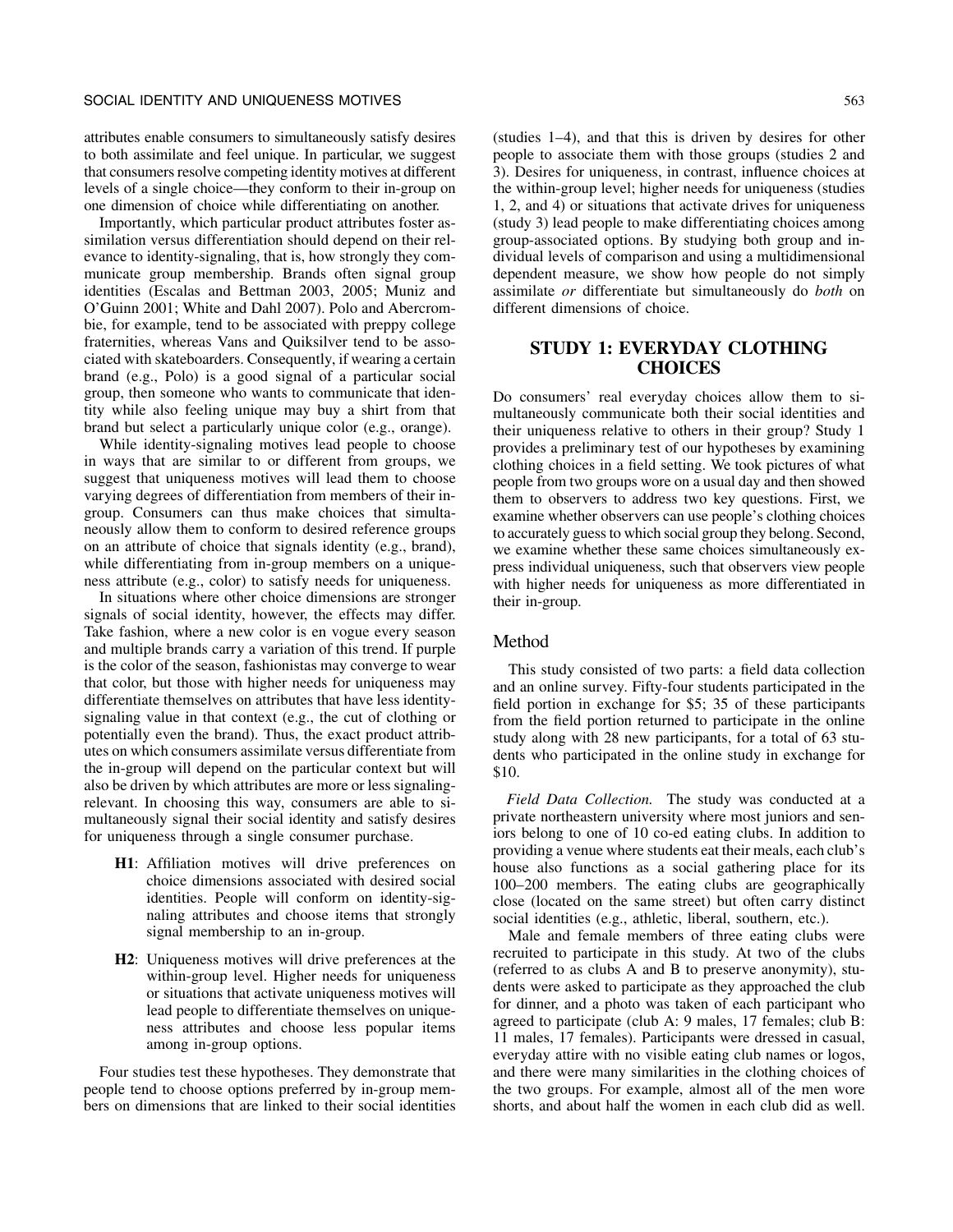#### 564 JOURNAL OF CONSUMER RESEARCH

Importantly, however, there were also some differences: many club A members dressed in athletic or preppy attire, whereas club B members favored a more hipster or alternative style.

Students from the third club (club C) were recruited as a control group for the online study.

*Online Survey.* Three days later, an online survey was sent to participants from all three clubs (63 responded: 35 of the original participants from clubs A and B and 28 new participants from control club C). First, these 63 participants (hereafter referred to as "observers") were shown the photos and asked to indicate whether each photographed person belonged to club A or B (actual club names were used in the survey). To minimize the possibility that observers would correctly identify photographed people because they recognized people they knew, each photo was retouched to blur out both the person's face and the background (i.e., only their clothes were shown; fig. 1).

Second, observers were shown the same photos—this time grouped by club—and asked to rate how unique each photographed person's style was compared to other people in his or her club (1 = not at all unique; 7 = very unique). A mean uniqueness rating was calculated for each photo (excluding an individual's rating of his or her own photo) to be used in subsequent analyses.

Finally, the 35 returning members of clubs A and B completed the Consumer Need for Uniqueness scale (Cronbach's  $\alpha$  = .95; Tian et al. 2001). This provided a trait measure of each individual's motive to achieve differentiation through consumer goods. Need for uniqueness scores did not differ between clubs A and B  $(t(33) = 1.32, p > .19)$ .

## Results

Given our interest in how consumers simultaneously satisfy different motives, we analyzed how well people's clothing choices communicated both group affiliation and individual uniqueness.

First, results indicated that people's clothing choices successfully communicated their social identities. Each observer's responses were scored to determine what percentage of photographed people they accurately categorized into the correct club (we assumed that observers from clubs A and B accurately categorized their own photo and omitted this in the analysis). The average score was 85%, showing that observers were very good at categorizing people to their correct social groups  $(t(62) = 30.99, p < .001$  vs. chance). While one might worry that this accuracy could be driven by members recognizing fellow club members (despite having their faces blurred), this was not the case. Even people who did not belong to either focal club (control club C) showed great accuracy (average accuracy score of 80%,  $t(27) = 20.32, p < .001$  vs. chance).

Second, clothing choices also successfully communicated desires for uniqueness. Even though they only had access to a single clothing choice example for each photographed person, observers rated individuals with higher needs for

#### **FIGURE 1**

#### STUDY 1: SAMPLE PHOTOS OF CLOTHING WORN BY MEMBERS OF CLUBS A AND B

Club A







Club B (alternative and hipster style)



NOTE.—Color version available as an online enhancement.

uniqueness as having more unique styles relative to others in their in-group  $(r(33) = .35, p < .04)$ .

A final test of whether these motives can be achieved simultaneously comes from examining the relationship between need for uniqueness and the accuracy of social categorization. One might argue that satisfying one motive comes at the cost of the other. For example, while people with higher needs for uniqueness might dress in ways that communicate their desire for differentiation, doing so might make them be more likely to be miscategorized into the wrong social group. But this was not the case. There was no significant relationship between accuracy of social categorization and need for uniqueness scores  $(r(33) = -.01,$  $p > .96$ ) or accuracy of social categorization and uniqueness ratings by observers  $(r(33) = -.15, p > .37)$ . Thus, more unique individuals were just as likely to be recognized as members of their respective clubs as less unique individuals. This provides further evidence that satisfying one motive need not come at the expense of the other, and that real everyday choices can simultaneously communicate identity at both levels.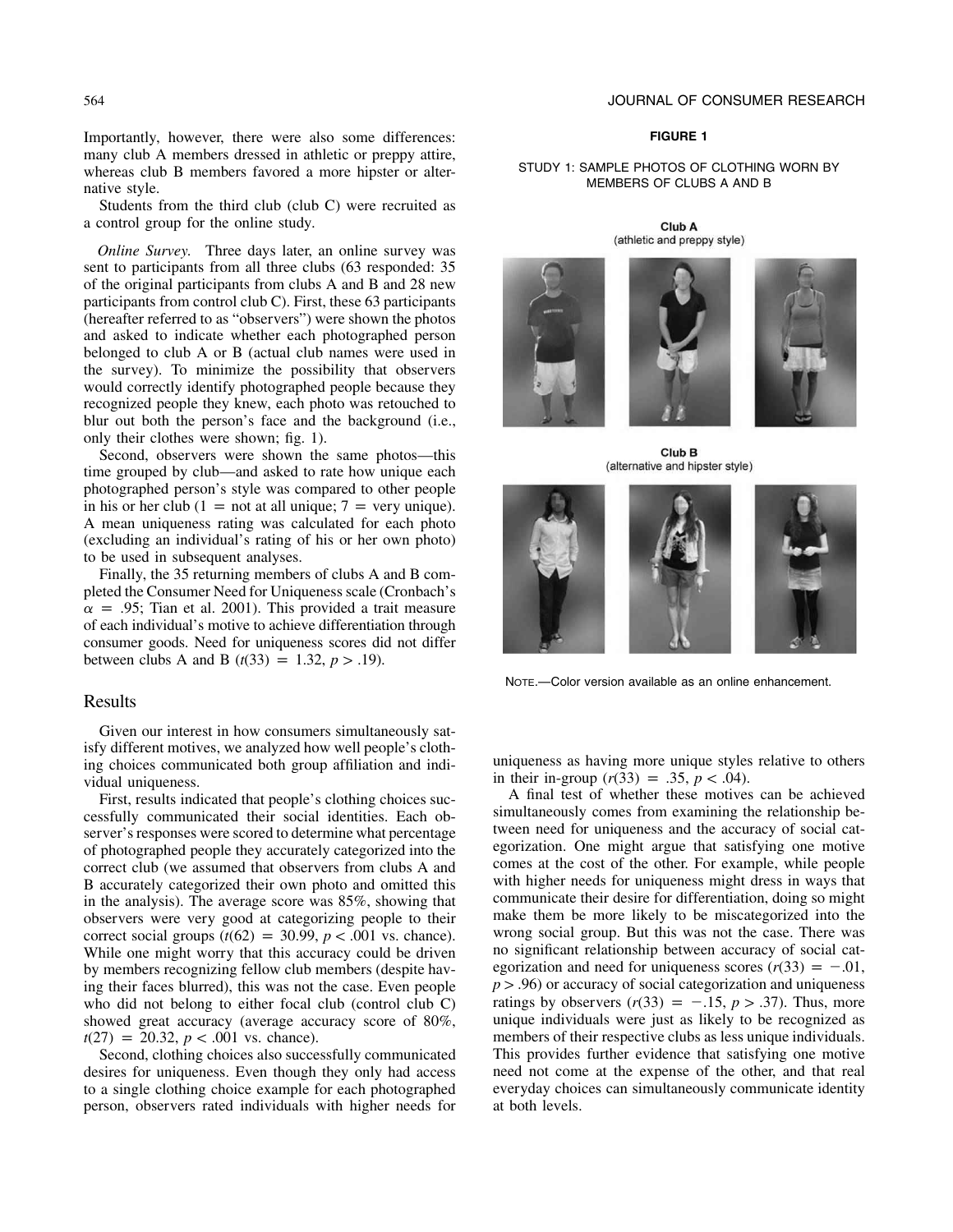#### **Discussion**

By using real everyday choices in a naturalistic setting, study 1 provides preliminary evidence that consumers choose in ways that can simultaneously communicate both social identity and uniqueness. Everyday clothing choices not only effectively signaled social identities, allowing observers to accurately categorize people into their respective social groups, but also simultaneously conveyed individual desires for uniqueness, allowing choosers to communicate their desires for differentiation. Further, the fact that achieving one motive did not come at the cost of the other supports the notion that these motives can act in concert.

The results of study 1 provide initial support for our theory, and the following studies use more controlled paradigms to shed light on the motives behind such choices and rule out alternative explanations.

# **STUDY 2: THE ROLE OF IDENTITY-SIGNALING**

Study 2 examines how various identity motives influence different levels of consumer choice. By experimentally manipulating the social group associated with different options (i.e., in-group or out-group), we simultaneously test how social identity motives and individual desires for distinction combine to drive choices.

Many aspects of consumer choice can communicate identity, but past research demonstrates a particularly strong association between social identities and brands (Escalas and Bettman 2003, 2005; Muniz and O'Guinn 2001; White and Dahl 2007). For example, research has shown that consumers form stronger connections with brands that are used by members of an in-group. Building on this association, study 2 uses brands as markers of social meaning and examines whether consumer choice on this dimension (e.g., choosing a Chevy over a BMW) is driven by desires to signal particular social identities. In particular, people should be more likely to choose a brand when it is strongly linked to an ingroup (a group to which they belong) as opposed to an outgroup (a group to which they do not belong).

We also conduct two ancillary tests to provide further support for our theory. First, we examine whether the tendency to choose group-associated brands is driven by how much people want to be associated with that group—the more people want to be associated with a particular group identity, the more likely they should be to select a groupassociated brand. Second, we examine whether these effects are moderated by the identity-relevance of the choice domain. Certain product domains are more commonly used in the communication of identity (e.g., cars and clothes as opposed to dish soap and bike lights; Berger and Heath 2007), and if these effects are really about communicating social identity, then they should be stronger in identity-relevant domains.

Our theory also suggests that choice should simulta-

neously satisfy desires for differentiation. Products are distinguished not only by different brands (e.g., Chevy or BMW), but also by different options within those brands (e.g., a black or red Chevy, or a BMW 3-series or 5-series). Consequently, choosing a less popular style or color from the brand preferred by in-group members should allow participants to construct and communicate desired social identities while also allowing those with higher needs for uniqueness to differentiate themselves.

## Method

One hundred thirty-two students participated in this study on a computer as part of a larger set of experiments in exchange for financial payment.

Depending on condition, participants were first asked to identify either an in-group or out-group using instructions adapted from prior work (Escalas and Bettman 2005). Participants in the in-group [out-group] condition read: "We would like you to write in the name of a small, tightly knit social group that you [do not] belong to and [do not] feel a part of. You should feel you are [not] this type of person and that you [do not] fit in with these people. This group should be quite specific (so much smaller than say your high school class or all engineering students)." Participants identified groups such as athletic teams, student councils, and fraternities. We also measured desires for association by asking participants, "How much would you want other people to associate you with this group?"  $(1 =$  not at all;  $7 =$ a great deal).

Next, participants made choices in 10 familiar consumer categories (e.g., cars, sunglasses, and toothpaste). In each category, participants were asked which of four self-generated options they preferred. Two of the products (A1 and A2) were from one brand (brand A) and two (B3 and B4) were from another brand (brand B). Participants were asked to imagine that they had a general idea about the preferences of people in the group they had specified, and that out of 100 group members, 60 preferred product A1, 17 preferred A2, 17 preferred B3, and 6 preferred B4. We provided one example (i.e., 60 group members might prefer a silver BMW, 17 might prefer a black BMW, 17 might prefer a silver Mercedes, and 6 might prefer a black Mercedes) and asked them to think of brands and products relevant to the group they listed when making their choices. Importantly, the preferences were deliberately distributed so that brand A was more strongly linked to the in-group than brand B (77% of the in-group preferred brand A). Moreover, they were also distributed so that there was an option to choose a popular product (A1 or B3) or a differentiating product (A2 or B4) from each brand.

Finally, participants completed the Consumer Need for Uniqueness scale (Cronbach's  $\alpha = .93$ ; Tian et al. 2001). There was no effect of the manipulation on need for uniqueness scores  $(t(130) = 0.21, p > .83)$ .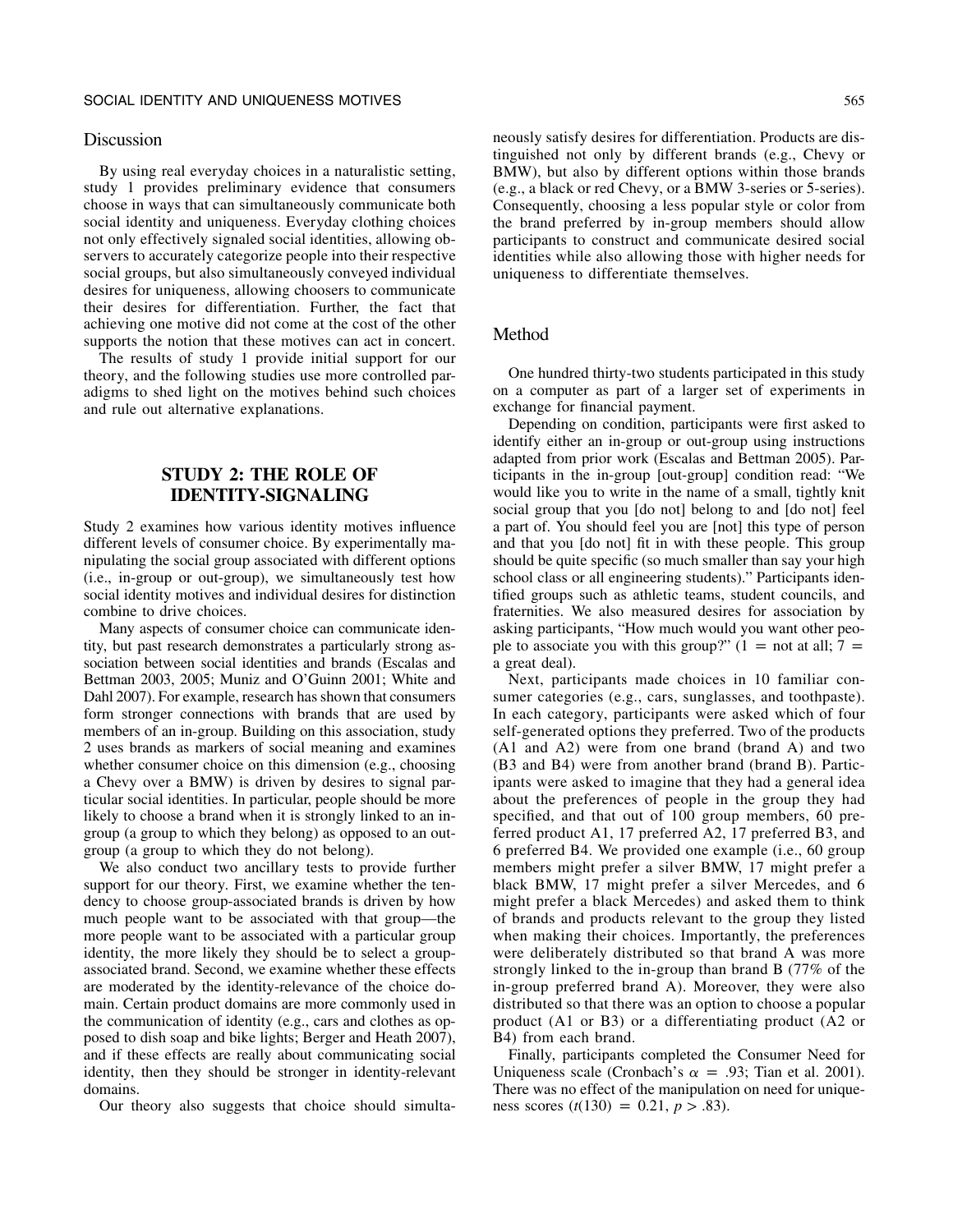## Results

Similar to study 1, we analyzed our data at different levels (in this case, brand and product choice) to test the effects of both identity-signaling and uniqueness motives on choice.

*Identity-Signaling Choice: Influence of Reference Group.* First, we examined choice at the group-signaling level. A mixed effects binary logistic regression (with a random intercept to control for repeated measures) revealed that people were more likely to choose the reference-group-associated brand (brand A) when the reference group was an in-group as opposed to out-group ( $\beta = 1.18$ , SE = 0.19, *t*(1,318) = 6.10,  $p < .001$ ). Whereas people in the out-group condition chose an option from the group-associated brand 47% of the time, this jumped to 72% in the in-group condition.

Further, when individual participants' need for uniqueness scores and the need for uniqueness and reference group interaction were included in the model, the effect of reference group on choice remained significant ( $p < .005$ ), whereas the effects of need for uniqueness and its interaction were not significant (both  $p > .16$ ).

*Identity-Signaling Choice: Mediation by Desires to Be Associated with Reference Group.* To provide further evidence that this difference between conditions is driven by desires to signal group identity, we examined whether the effect was mediated by participants' desires to have other people associate them with the group they listed. Participants in the in-group condition reported stronger desires to be associated with the reference group listed than those in the out-group condition ( $M_{\text{in}} = 5.34$  vs.  $M_{\text{out}} = 1.81$ ;  $\beta = 1.76$ ,  $SE = 0.11$ ,  $t(131) = 15.73$ ,  $p < .001$ ). Further, when both reference group condition and desires to be associated with the group were included in the earlier model predicting brand choice, the effect of association ratings was significant  $(\beta = 0.15, SE = 0.07, t(1,317) = 2.03, p < .05)$ , and the effect of reference group condition was reduced ( $\beta = 0.64$ ,  $SE = 0.32$ ,  $t(1,317) = 1.98$ ,  $p < .05$ ). A significant mediation effect was confirmed by generating a confidence interval of the indirect effect, which did not include zero (95% confidence interval [CI] =  $0.02-0.51$  using the Monte Carlo method for assessing mediation; Bauer, Preacher, and Gil 2006; Selig and Preacher 2008). This underscores the notion that choices at the brand level were driven by people's desires to communicate their social identity to others. Further, when included in each step of the mediation, need for uniqueness and the need for uniqueness by reference group interaction were not significant (all  $p > .19$ ), and the overall mediation pattern was unchanged (95% CI =  $0.02-0.51$ ).

*Identity-Signaling Choice: Moderation by Identity Relevance of Consumer Category.* Finally, to further test that identity-signaling motives were driving choice at the brand level, we examined whether choice was moderated by the identity relevance of the consumer category. A separate set of participants ( $N = 138$ ) rated how effectively each of the 10 consumer categories signaled identity (1 = not at all; 5  $=$  a great deal). Mean ratings were calculated to form a continuous identity-relevance measure for each consumer category. For example, cars and apparel were seen as more identity-relevant, while electronics and household goods were seen as less identity-relevant. We next constructed a mixed effects binary logistic regression to predict choice of the group-associated brand A. The independent variables in this model were reference group, category identity-relevance (as a continuous measure), reference group by identity-relevance interaction (to test our hypothesized moderation), and a random intercept to control for repeated measures.

A main effect of category identity-relevance ( $\beta = -0.84$ ,  $SE = 0.13$ ,  $t(1,316) = -6.59$ ,  $p < .001$ ) was qualified by the predicted reference group type by identity-relevance interaction ( $\beta = 0.41$ , SE = 0.20, *t*(1,316) = 2.04, *p* < .05). To illustrate this interaction, we dichotomized the continuous identity-relevance variable using a median split and conducted separate mixed effects binary logistic regressions for low and high identity-relevant categories; choice of brand A was modeled using reference group as the independent variable and a random intercept to control for repeated measures. For low identity-relevance categories, the odds of ingroup participants choosing the group-associated brand A were 2.54 times that of out-group participants ( $\beta = 0.93$ ,  $SE = 0.26$ ,  $t(658) = 3.54$ ,  $p < .001$ ). However, the difference in odds nearly doubled to 4.75 when participants were choosing in high identity-relevant categories ( $\beta$  =  $-1.56$ , SE = 0.26,  $t(658)$  = 6.00, *p* < .001). Therefore, the tendency for people to choose an in-group associated brand and avoid an out-group associated brand was stronger in consumer categories where choice is more likely to be seen as a signal of identity (see fig. 2 for results displayed using median splits of identity-relevance).

*Differentiating Choice: Influence of Need for Uniqueness.* We also examined choice at the product level. Because we are interested in studying how people simultaneously differentiate

#### **FIGURE 2**

#### STUDY 2: INFLUENCE OF REFERENCE GROUP AND IDENTITY RELEVANCE OF THE CONSUMER CATEGORY ON CHOICE OF GROUP-ASSOCIATED BRAND (A)

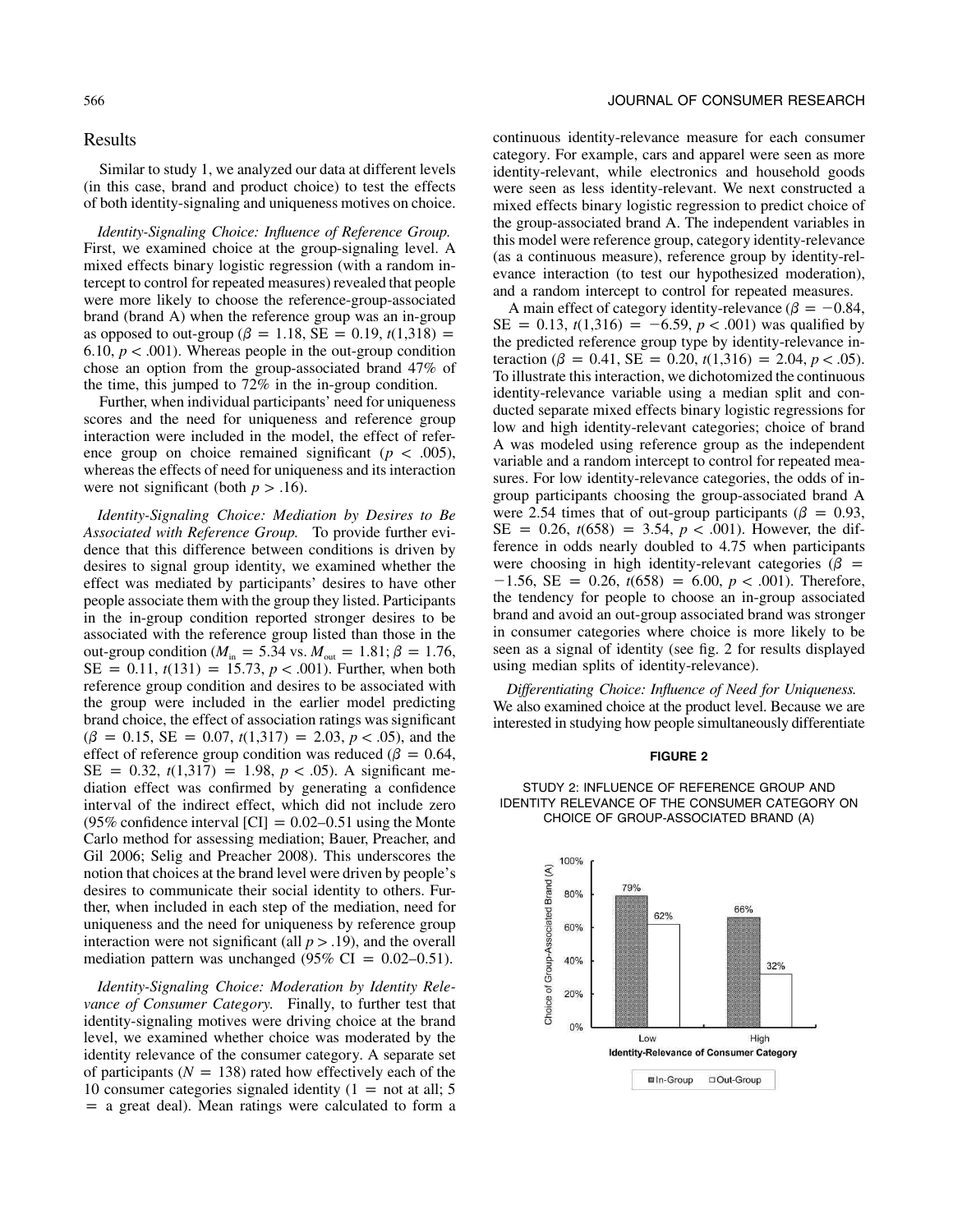within their group, we examined the product choices made by participants conditional on having chosen an option from the brand strongly linked to the reference group (i.e., between products A1 and A2 from brand A). Importantly, if our conceptualization is correct, then the identity of the reference group linked to the brand should moderate the effect. Need for uniqueness should have a stronger influence on choice of products from the reference-group-associated brand when that group is an in-group (as opposed to out-group); for participants referencing an in-group, higher needs for uniqueness should be positively associated with choice of the differentiating product. To test this, we conducted a mixed effects binary logistic regression with reference group type, need for uniqueness score, and group type by need for uniqueness interaction predicting choice of product A1 versus A2 (a random intercept controlled for repeated measures).

Consistent with our theorizing, a main effect of group type ( $\beta$  = -2.90, SE = 0.94, *t*(773) = -3.08, *p* < .003) was qualified by a significant group type by need for uniqueness interaction ( $\beta$  = 0.97, SE = 0.38, *t*(773) = 2.54, *p* ! .02). Specifically, among people in the in-group condition, those with higher needs for uniqueness were more likely to choose the less popular product A2 ( $\beta = 0.73$ , SE = 0.26,  $t(440) = 2.85$ ,  $p < .006$ ). There was no corresponding relationship between need for uniqueness and product choice among those who referenced an out-group  $(p > .44)$ . Further supporting our hypotheses, the effect of need for uniqueness on choices among in-group associated options was not mediated by desires to be associated with the group, as the confidence interval of the indirect effect crossed zero (95%  $CI = -0.17$  to 0.09 using the Monte Carlo method for assessing mediation).

These results demonstrate that motives for uniqueness influence choice at a within-group level. Among people referencing an in-group who had chosen a brand A (groupassociated) option, those with higher needs for uniqueness were more likely to choose the less popular product A2 (preferred by fewer in-group members) than those with lower needs for uniqueness. This was not the case among people who referenced an out-group, however, as they should not feel a need to differentiate within a group to which they do not belong.

#### Discussion

Results of study 2 provide further support for our hypotheses about how various identity motives combine to drive consumer choice. In this case, brands were signals of identity, and choice at the brand level was driven by desires to signal social identity. People were more likely to choose reference-group–associated options (brand A) when that group was an in-group (vs. out-group), and this was mediated by desires to be associated with the reference group. Further, these effects were stronger in identity-relevant domains, consistent with the notion that choice was driven by desires to communicate identity.

Needs for uniqueness did not influence choice at the brand

level, but at the product level they influenced choice among the products from the in-group-associated brand. Specifically, among those referencing an in-group, people with higher needs for uniqueness were more likely to choose the product preferred by fewer group members.

One might wonder whether within-group differentiation occurred only because between-group differentiation was not sufficiently salient. The choice task used in this study provided only in-group preferences for consideration, which may not have adequately highlighted between-group differences or may have been inferred as a general majority preference. Prior work on optimal distinctiveness suggests that salient out-group comparisons should satisfy psychological needs for differentiation (Brewer 1991). When between-group contrasts are heightened, people's desires for uniqueness could be satisfied by the fact that their in-group is different from an out-group, and this may remove any effects of needs for differentiation from other in-group members through choice. Ancillary data, however, suggest that this is not the case.

In a follow-up study, participants  $(N = 33)$  identified both an in-group and an out-group and completed a choice task similar to study 2 across six identity-relevant consumer categories. In this case, however, they were told to imagine that 70 people from their in-group preferred product A1 and 30 people preferred A2, while 70 people from their outgroup preferred B3 and 30 people preferred B4. By providing options associated with both an in-group and an out-group, we intended to heighten the salience of between-group comparisons, thus providing an opportunity to differentiate by contrasting against an out-group. Participants also completed the Consumer Need for Uniqueness scale (Cronbach's  $\alpha$  = .91; Tian et al. 2001). Results corroborate the findings of study 2. Brand A options were chosen 88% of the time, and need for uniqueness was not associated with brand choice  $(\beta = -0.38, SE = 0.84, t(196) = -0.45, p > .65)$ . Furthermore, need for uniqueness significantly predicted product choice within the brand linked to the in-group ( $\beta$  = 0.88, SE = 0.33,  $t(172) = 2.68$ ,  $p < .009$ ); those higher in need for uniqueness were more likely to choose the product preferred by fewer in-group members. These results suggest that needs for uniqueness still exert an influence on choice, even when psychological contrasts to out-groups can be made. They also show that while people with higher needs for uniqueness may be willing to select options that are less linked to their own group, they are unlikely to select options linked with other groups; rather, they tend to differentiate within the options associated with their in-group.

# **STUDY 3: MANIPULATING DRIVES FOR DISTINCTION**

To provide further evidence that uniqueness motives are underlying choice at the within-group level, study 3 manipulates rather than measures them. We expose some participants to images that prime uniqueness (Maimaran and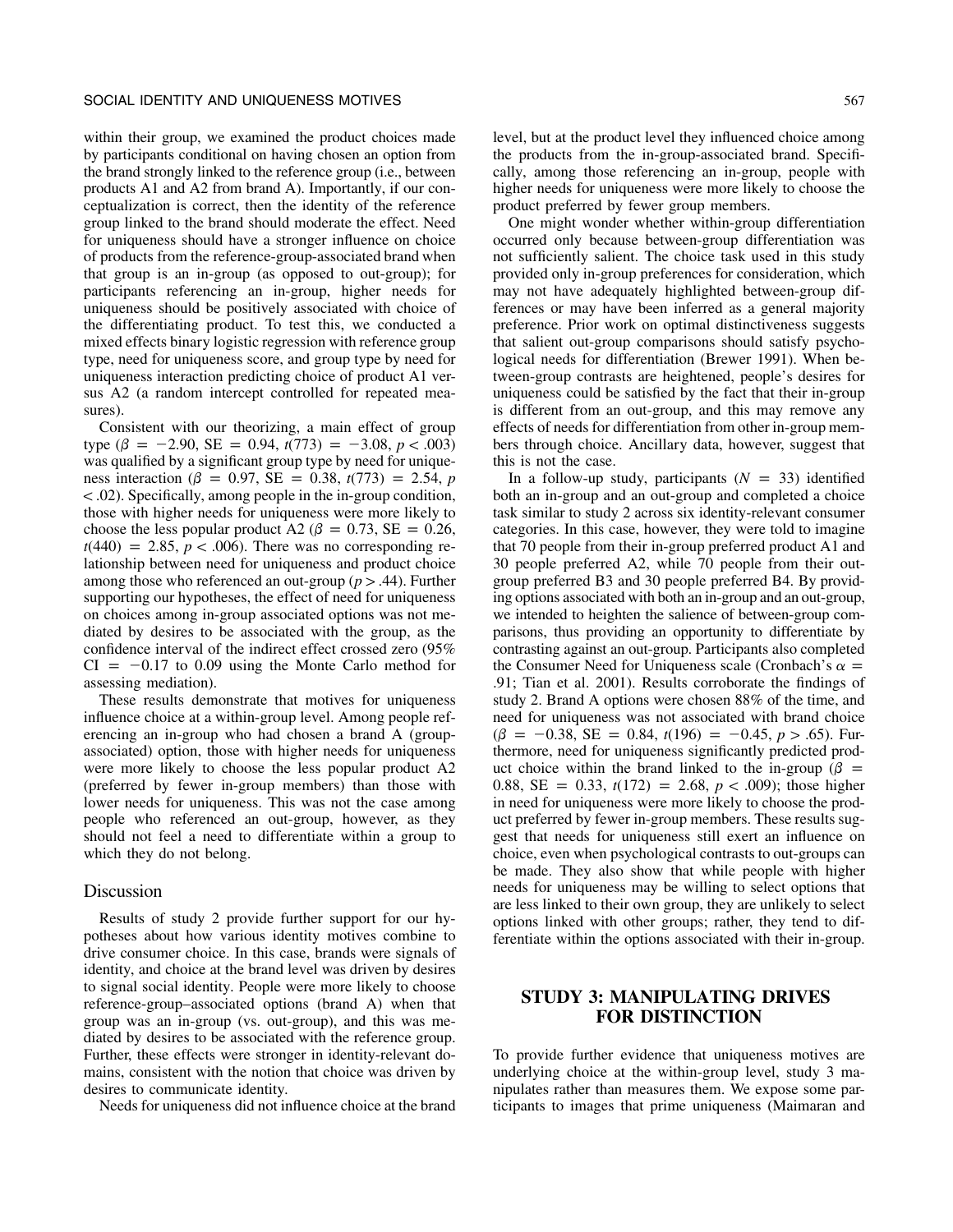Wheeler 2008) and use a similar choice task to study 2, in which brands were strong markers of social meaning.

Consistent with study 2, we predict that identity-signaling motives should again lead people to select options from the brand linked to their in-group (vs. out-group), and this should be driven by how much they wish others to associate them with the group. However, the priming manipulation should affect which product they select from that brand: those primed with uniqueness should be more likely to select the differentiating product from the in-group associated brand.

## Method

One hundred seventy students participated in this study on a computer as part of a larger set of experiments in exchange for financial payment. They were randomly assigned to a condition in a 2 (prime: uniqueness vs. control) by 2 (group type: in-group vs. out-group) between subjects design.

First, following study 2, participants specified either an in-group or out-group and rated how much they wanted to be associated with that group.

Next, we primed half the participants with uniqueness (adapted from Maimaran and Wheeler 2008). These individuals were asked to look at eight pictures and identify the number of circles and squares in each image. Each picture contained an array of shapes in which all the shapes were the same except one (e.g.,  $\Box$   $\Box$   $\Box$   $\Box$   $\Box$   $\Box$ ). Exposure to such figures has been shown to increase uniqueness seeking behavior by making uniqueness motives more accessible (Maimaran and Wheeler 2008). Control participants did not complete the priming task.

Finally, participants were presented with the choice task from study 2. To simplify the design, they were asked only to make choices from six identity-relevant consumer categories (e.g., cars, shirts, sunglasses, etc.). Choices were analyzed using an approach similar to study 2.

## Results

*Identity-Signaling Choice: Influence of Reference Group.* Consistent with study 2, referencing an in-group (vs. an outgroup) increased the odds of choosing an option from the group-associated brand (brand A). A mixed effects binary logistic regression with reference group type, prime, and their interaction (with a random intercept to control for repeated measures) predicting brand choice showed only a main effect of group type: people chose the group-associated brand (brand A) only 35% of the time when it was preferred by an outgroup, but this nearly doubled to 62% of the time when it was preferred by an in-group ( $\beta = 1.38$ , SE = 0.39, *t*(1,016)  $= 3.55, p < .001$ ). Neither the uniqueness prime, nor its interaction, affected brand choice (both  $p > .45$ ).

*Identity-Signaling Choice: Mediation by Desires to Be Associated with Reference Group.* As in study 2, results again demonstrated the mediating effect of desires to be associated with the reference group on brand choice. The confidence interval of the indirect effect did not include zero  $(95\% \text{ CI} = 0.13-1.10 \text{ using the Monte Carlo method for})$ assessing mediation). The uniqueness prime and the prime by reference group interaction were not significant when included in each step of the mediation (all  $p > .46$ ) and the overall mediation pattern remained significant (95% CI = 0.13–1.11).

*Differentiating Choice: Influence of Uniqueness Prime.* Next, we examined how the uniqueness prime influenced product choices made by participants, conditional on having chosen an option from the brand strongly linked to the reference group (i.e., brand A). We conducted a mixed effects binary logistic regression with reference group type, uniqueness prime, and their interaction predicting choice of product A1 versus A2 (a random intercept controlled for repeated measures).

The pattern of results was consistent with study 2. An effect of group type ( $\beta$  = 2.13, SE = 0.48, *t*(486) = 4.34,  $p < .001$ ) was qualified by the predicted uniqueness prime by reference group interaction  $(\beta = -1.33, SE = 0.63,$  $t(486) = -2.12, p < .04$ ; fig. 3). Among people who referenced an in-group, the uniqueness prime increased the choice of the less popular product A2  $(\beta = -0.81, SE =$ 0.35,  $t(305) = -2.30, p < .03$ ). There was no corresponding effect of prime in the out-group condition ( $\beta = 0.54$ , SE = 0.57,  $t(181) = 0.95$ ,  $p > .34$ ).

## Discussion

By manipulating drives for distinction rather than measuring them, the results of study 3 underscore the findings of study 2. People chose in ways that simultaneously allowed them to communicate both social identity and uniqueness. In this case, brands signaled identity and desires to be as-

#### **FIGURE 3**

#### STUDY 3: INFLUENCE OF UNIQUENESS PRIME AND REFERENCE GROUP IDENTITY ON CHOICE OF LESS POPULAR PRODUCT (A2) FROM REFERENCE-GROUP-ASSOCIATED BRAND (A)

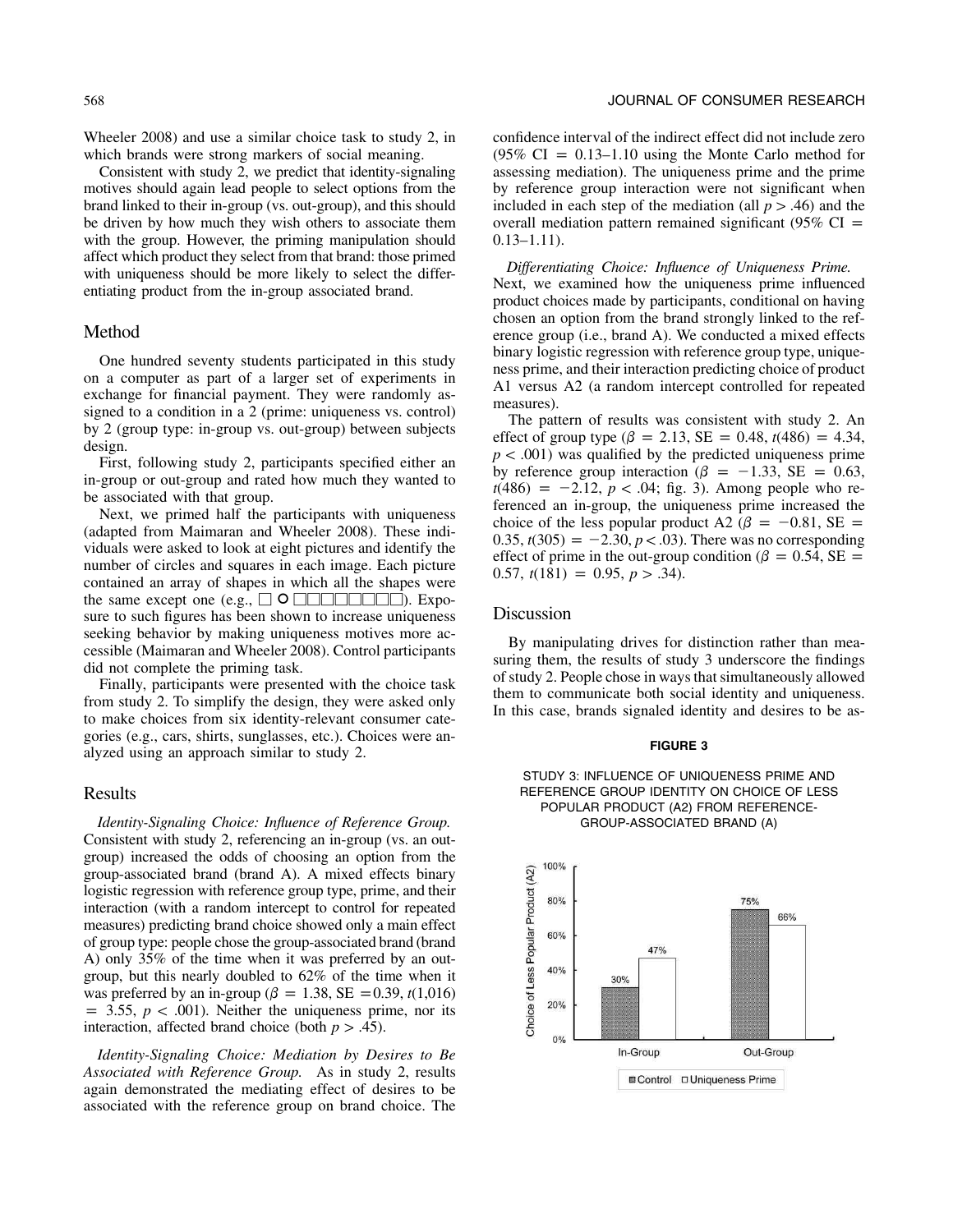sociated with particular social identities again drove assimilation at the brand level. At the same time, activating drives for differentiation, this time through a situational prime, drove differentiation among in-group linked options.

# **STUDY 4: MANIPULATING DIMENSIONS FOR DIFFERENTIATION**

Studies 2 and 3 used brands as a signal of social identity and products as a means of differentiation, but as we noted in the introduction, this may not always be the case. In any given season, certain product styles or colors are in fashion, and multiple brands may carry their own version of this trend. In such instances, product choice may signal social identity (e.g., sneakers vs. dress shoes), and the brand one chooses may provide in-group differentiation (e.g., Keds vs. Converse sneakers).

Study 4 tests this possibility by manipulating which dimension of choice—product or brand—is seen as a means to assimilate to or differentiate within one's in-group. If our theorizing is correct, people with higher needs for uniqueness should still choose to differentiate themselves within their in-group, but a priming task should shift which dimension they use (product or brand). Priming brands as a signal of social identity and products as a means for ingroup differentiation should lead people with higher needs for uniqueness to prefer the less popular product from the group-associated brand. In contrast, priming people to think of product type as a signal of identity and brands as a means for differentiation should lead them to prefer to differentiate themselves by choosing the group-associated product but from a less popular brand.

## Method

One hundred sixty-three students participated in this study on a computer as part of a larger set of experiments in exchange for financial payment. They were randomly assigned to either the product differentiation or brand differentiation prime condition in a two-factor between subjects design.

First, participants specified an in-group using the same instructions as previous studies (there was no out-group condition in this study).

Second, they were presented with a sorting task designed to highlight either brands or product types as a point of differentiation within one's in-group. All participants were asked to "Consider Mike, a member of an on-campus group Gamma." Participants primed to think of products as a uniqueness attribute were then told that Mike uses the same brand as other Gammas but a different product, while participants primed to think of brands as a uniqueness attribute were told that Mike uses the same product as other Gammas but a different brand.

Specifically, participants in the product differentiation condition were told that "Gamma members typically drive BMWs. Most Gammas drive BMW sports cars. Mike also drives a BMW, but he drives a BMW SUV." Thus, participants in this condition were primed to think of products as providing within-group differentiation. After reading these instructions, participants were given a photo sorting task that involved separating different options from the same brand. They were presented with 10 photos of automobiles: 5 BMW sports cars and 5 BMW SUVs; for each photo, participants indicated whether the automobile would be preferred by Mike or other members of Gamma.

In contrast, participants in the brand differentiation condition were told that "Gamma members typically drive sports cars. Most Gammas drive BMW sports cars. Mike also drives a sports car, but he drives a Lexus sports car." Thus, participants in this condition were primed to think of brands as a uniqueness attribute. They then completed a similar photo sorting task, but in this condition they separated different brands that made the same type of car. They were shown photos of 5 BMW sports cars and 5 Lexus sports cars and asked to indicate whether the automobile would be preferred by Mike or other members of Gamma.

Thus, the key difference between the two conditions was which dimension—brands or product types—was a uniqueness attribute that would provide within-group differentiation.

Third, participants were given a choice task similar to the one used in study 3—this time, choosing among three options. They were asked to imagine that out of 100 people in their reference group, 60 preferred product A1, 20 preferred product A2 (a different product type from the same brand), and 20 preferred product B1 (the same product type from a different brand). Note that products A2 and B1 were equally less popular (both preferred by 20% of people) which should appeal to those higher in needs for uniqueness. However, we hypothesized that the sorting task would influence preference between the two options that provided some differentiation (product A2 vs. B1)—thinking of brands as a signal of identity and products as a means of differentiation would increase preference for product A2, whereas thinking of products as a signal of identity and brands as a means of differentiation would increase preference for product B1.

Finally, participants completed the Consumer Need for Uniqueness scale (Cronbach's  $\alpha = .94$ ; Tian et al. 2001). There was no effect of prime on need for uniqueness scores  $(t(161) = 0.11, p > .91).$ 

#### Results

The data were analyzed using a mixed effects multinomial logistic regression with condition, need for uniqueness, and the two-way interaction as predictors (a random intercept controlled for repeated measures). The overall model revealed a significant effect of the prime  $(F(2, 970) = 3.92, p < .03)$ , need for uniqueness  $(F(2, 970) = 8.73, p < .001,$  and a marginally significant interaction  $(F(2, 970) = 2.42, p =$ .09).

As predicted, the prime significantly influenced the choice proportions of the two potentially differentiating options (products A2 and B1;  $\beta = -2.35$ , SE = 1.06,  $t(970)$  =  $-2.22$ ,  $p < .03$ ; fig. 4). More specifically, the differentiating product from brand A (A2) was chosen more often when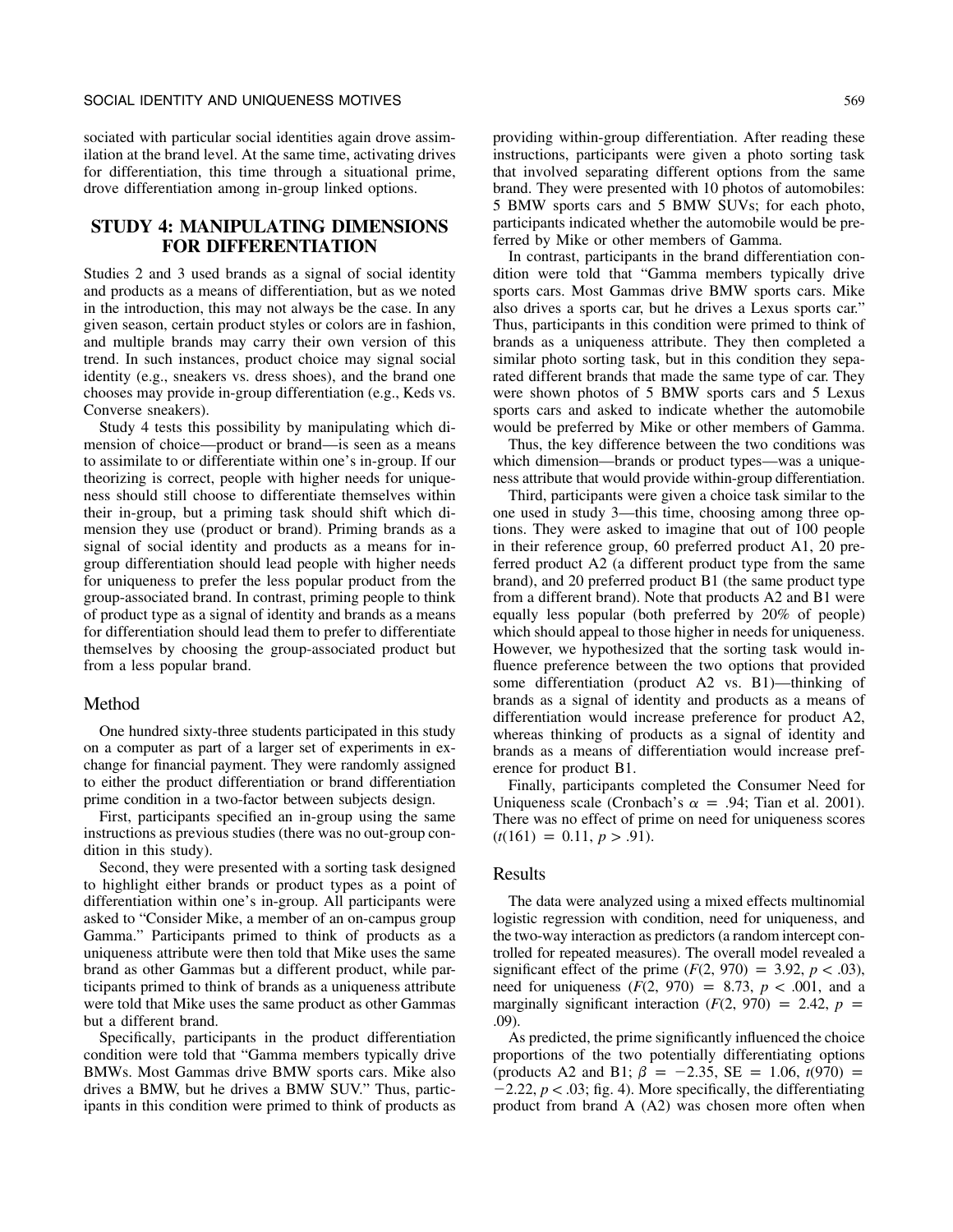#### **FIGURE 4**





people were primed to think of brands as a signal of social identity and products as a uniqueness attribute (30%) than when they were primed to think of products as a signal of social identity and brands as a uniqueness attribute (18%). Conversely, the differentiating brand for product 1 (B1) was chosen more often when people were primed to think of products as a signal of social identity and brands as a uniqueness attribute (36%) than when they were primed to think of brands as a signal of social identity and products as a uniqueness attribute (26%). A mixed effects binary logistic regression with condition predicting choice of product B1 (vs. A1 and A2) showed a significant effect of prime condition ( $\beta = -0.59$ , SE = 0.25, *t*(976) = -2.35, *p* < .02). When need for uniqueness and the prime by need for uniqueness interaction were included in the model, the effect of the prime remained significant  $(p < .04)$ , the effect of uniqueness was significant ( $p < .02$ ), and the interaction was not significant ( $p > .11$ ).

Second, we again found that desires for uniqueness drove choice of less popular options. Among those primed to think of products as a uniqueness attribute, higher needs for uniqueness increased the odds of choosing product A2 over A1 ( $\beta$  = 1.00, SE = 0.28, *t*(476) = 3.62, *p* < .001). Similarly, among those primed to think of brands as a uniqueness attribute, higher needs for uniqueness increased the odds of choosing product B1 over A1 ( $\beta = 0.79$ , SE = 0.31,  $t(494) = 2.54$ ,  $p < .02$ ).

#### Discussion

Study 4 again illustrates that desires for differentiation lead people to choose less popular options relative to others in their in-group. However, consistent with our theoretical position about the meaning of choice dimensions, the way they chose was moderated by manipulating which dimension of choice—product or brand—people viewed as relevant to signaling and uniqueness. When primed to think of products as a uniqueness attribute and brands as the group signal, people with higher needs for uniqueness were more likely to choose less popular product options from the group-associated brand (product A2). The reverse was found when people were primed to think of brands as a uniqueness attribute and products as a group signal—people higher in needs for uniqueness were more likely to choose the less popular brand option of the group-associated product (product B1). Therefore, study 4 provides evidence that situational cues or consumption meaning can alter which choice dimensions are better signals of social identity or uniqueness. And consistent with the prior studies, people tended to conform on dimensions they perceived to be a signal of group identity, and differentiated among group-associated options to satisfy desires for uniqueness.

## **GENERAL DISCUSSION**

This article integrates research on assimilation, differentiation, and the meaning of consumption to illustrate how people can simultaneously reconcile identity-signaling and uniqueness motives. Previous research has typically studied these motives in isolation or from a one-dimensional perspective. We combine these various research streams and examine different dimensions of choice to gain deeper insight into identity processes, as well as how these processes combine to drive consumer choice.

Four studies demonstrate that by using different choice dimensions, people are able to simultaneously satisfy motives for both identity-signaling and uniqueness within a single choice. As shown in study 1, people's everyday clothing choices allow them to simultaneously be recognized as a member of their social group and express their individual desires for uniqueness relative to other in-group members. People tend to assimilate with in-group choices on dimensions that strongly signal their social identities (studies 2– 4). Moreover, this increased choice is mediated by desires to be associated with their group (studies 2 and 3) and moderated by the identity relevance of the consumer category (study 2). At the same time, desires for differentiation tend to play out at a within-group level of choice. Individuals with higher needs for uniqueness (study 2) or primed with uniqueness (study 3) are more likely to choose a less popular product option from the brand linked to their in-group. Finally, situational cues and the meanings attached to consumption choices can alter the dimensions on which people choose to assimilate and differentiate (study 4).

# Theoretical Contributions

This research highlights the value of a more multidimensional view of consumer choice and contributes to the literature in several ways. First, while prior perspectives have suggested that people may assimilate or differentiate from others, they have often focused on either the group or individual level, but not both. Further, they have tended to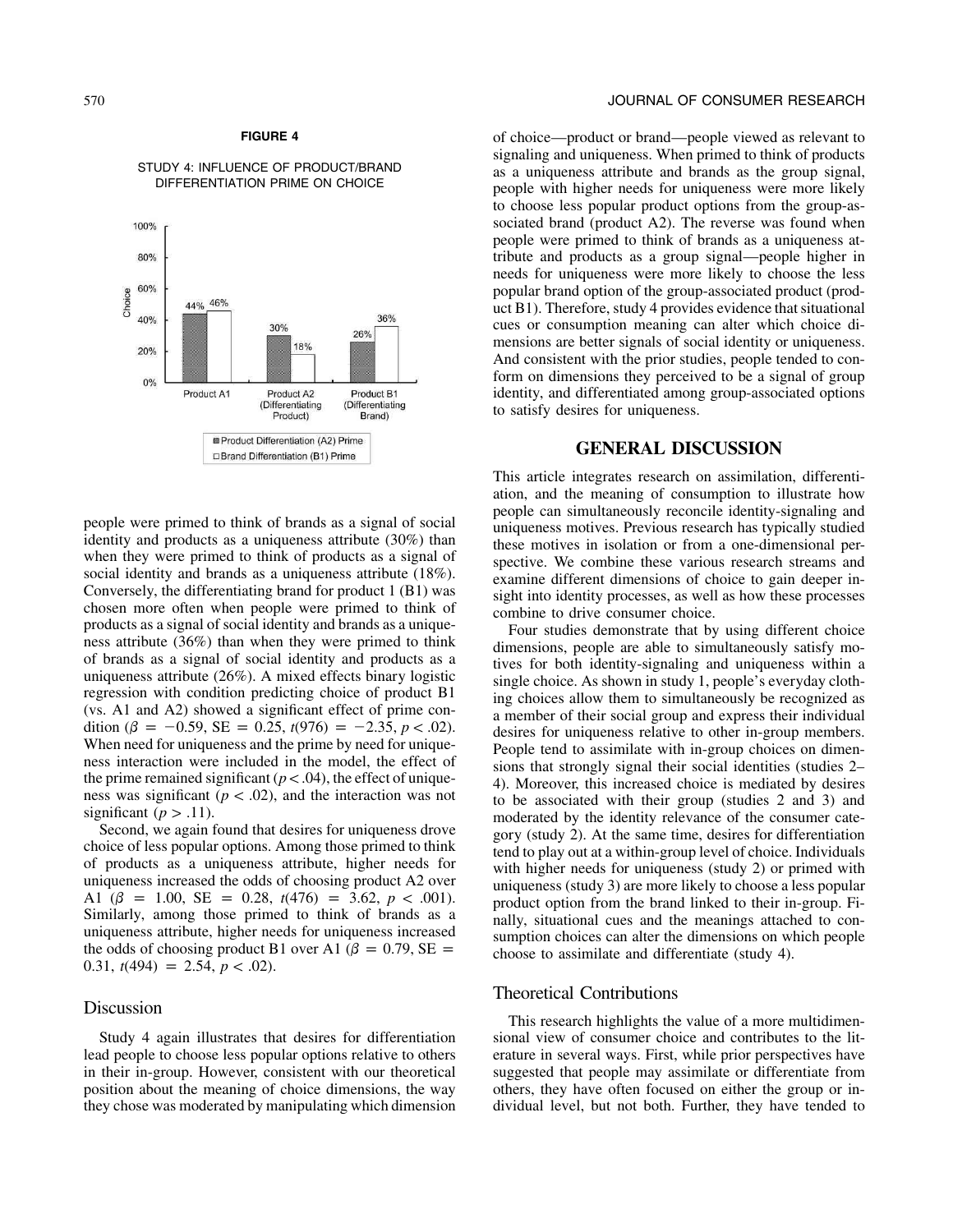look at only one dimension of choice (e.g., choosing the same brand or a different brand) or use a single continuous dependent measure (e.g., asking people to rate their perceived similarity to other members of a group). Real choice, however, is much more complex, and explicitly allowing for this complexity provides a richer understanding of the nuances that drive consumer behavior. By studying both group and individual levels of comparison and using a multidimensional dependent measure, we are able to show that people do not simply assimilate or differentiate but can simultaneously do both on different dimensions.

Second, our perspective provides insight into which specific choice dimensions may be used for assimilation versus differentiation. Beyond reflecting general motives to be similar or different, certain choice dimensions may acquire symbolic meaning as markers of group identity, and these meanings may then come to shape choice. Brands are often seen as signals of social identity. Consequently, people often converge to their in-group preferences on this signaling attribute while differentiating themselves on a uniqueness attribute (e.g., color). However, when other attributes are more relevant to communicating group identity (e.g., wearing a certain color), then these effects may reverse, with people converging on color and using other attributes to differentiate themselves (as in study 4).

Third, the results suggest that uniqueness motives mainly drive choice within groups, rather than between them. While more empirical work is certainly necessary to examine this issue in greater detail, it seems that higher needs for uniqueness drive people to select more differentiated options within their in-group rather than leading them to select options outside their group. Thus, future work might test how between-group differentiation may be conceptually and practically different than within-group differentiation (also see Hornsey and Jetten 2004). Research might also examine whether and when one motive may supersede the other, either in terms of the degree of influence on choice or the sequence in which the two motives are considered in the decision-making process. While our work shows that both motives can be satisfied simultaneously through a single consumer choice, the order in which each motive is considered and the dimensions of choice evaluated may or may not differ across individuals and situations.

Fourth, the theoretical implications of this research extend beyond the consumer choice literature to inform the social psychology of identity more broadly. Theories of conformity, social identity, and uniqueness have a long and rich history in psychology, and this article contributes to understanding how these related literatures can be woven together. Our research provides insight into decision-making and behavior when there are tensions between motives of assimilation and differentiation, even in situations that may not involve consumption. For example, an employee may desire to be both an integrated team member and have a unique role in the organization. Similarly, elected politicians and their loyal constituents may wish to both toe the party line and voice their individual opinions. In such situations, we may observe expressions and behaviors that broadly communicate affiliation with one's group (e.g., advocating support for a piece of legislation) while also asserting individuality (e.g., emphasizing the importance of a unique component of the legislation).

Finally, our findings shed light on how consumers may navigate complex choice environments in which multiple internal or external drivers may influence a single choice. Laboratory research is often criticized for the parsimony of its experimental designs. While such approaches are valuable in isolating, understanding, and convincingly demonstrating a specific effect, these insights usually come at the expense of real-world relevance. Although an effect may be observed in the lab, it can be difficult to abstract implications to complex or noisy situations in which multiple forces are at play (Staw 2010). In this article, we have demonstrated one way people can integrate and simultaneously satisfy multiple motives in a single choice—by satisfying each motive on a different dimension. Our results are even more compelling in this regard because the two motives we studied are not only different but are in opposition. While we do not claim that our laboratory studies fully replicate everyday life, we have captured at least one additional level of complexity through our multidimensional dependent variable. Moreover, we have provided converging evidence by observing everyday choices in a natural setting (study 1).

# Directions for Future Research and Marketing Implications

As with most research, there are a number of intriguing directions for future study. One is examining how these motivations for assimilation and differentiation extend cross-culturally. While existing research has found that European Americans prefer uniqueness more than East Asians (Aaker and Schmitt 2001; Kim and Markus 1999), this finding says little about *how* such differentiation is actually enacted. One could achieve greater differentiation by joining smaller groups, distinguishing oneself from other in-group members, or differentiating one's group more from outgroups. Furthermore, research suggests that choice may not be as strongly linked to identity in all cultural contexts (Kim and Drolet 2003; Savani, Markus, and Conner 2008; Stephens, Markus, and Townsend 2007). Examining the degree to which these motivations exist in various cultural contexts, as well as how they combine to drive choice, may provide insight not only into differentiation itself but also the communication of identity across cultures and the integration of multiple motives more broadly.

These findings also have important marketing implications. Creating multiple product options may not only generate better fit with consumer preferences (Lancaster 1990), but also allow consumers to differentiate themselves. Even though different colored iPods are functionally identical, for example, the proliferation of colors allows consumers to see themselves as differentiated, even though they are making essentially the same choice (Pronin, Berger, and Molouki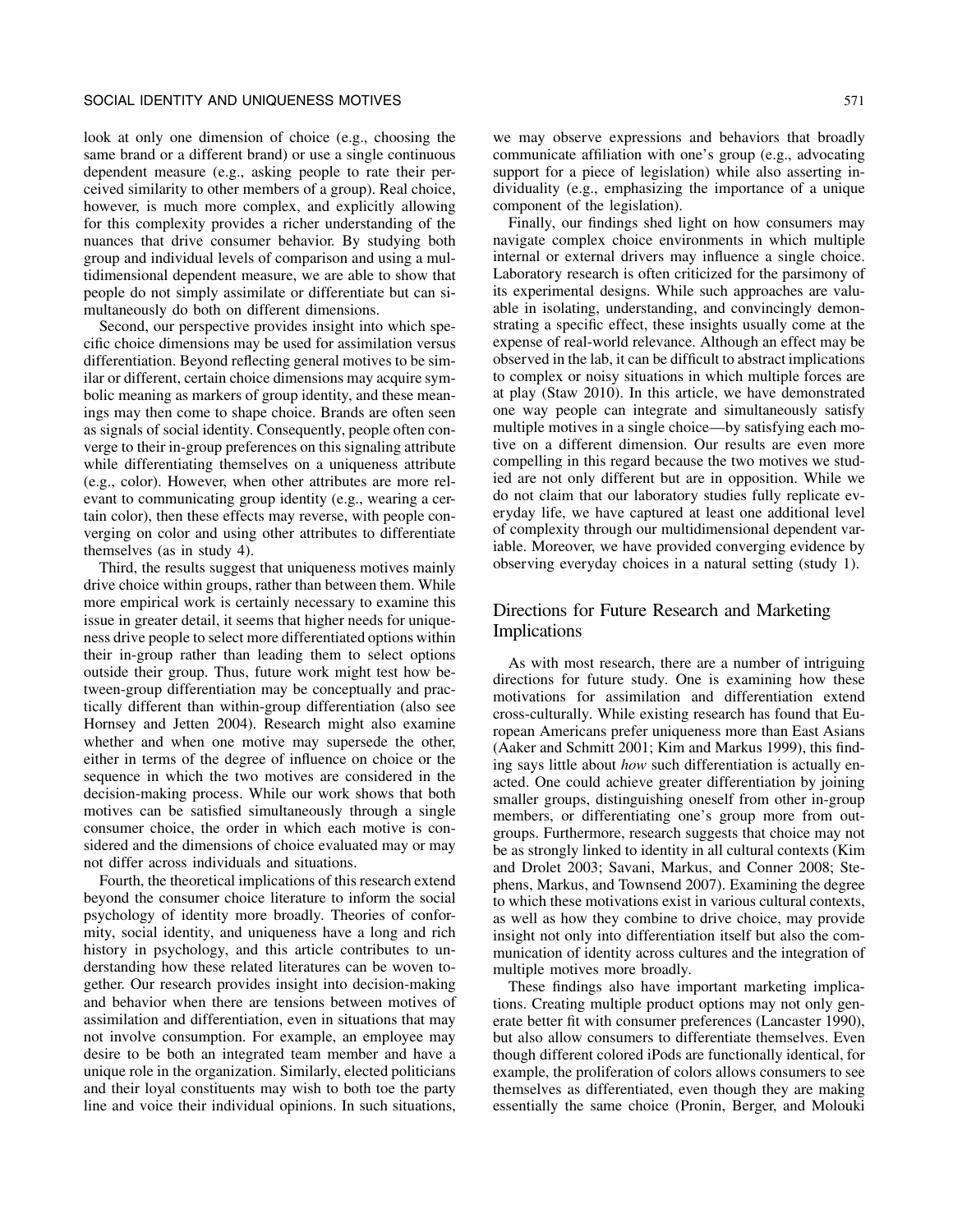2007). Other brands offer seemingly endless ways for consumers to differentiate themselves; for example, programs such as NIKEiD and Trek Project One let consumers customize the materials, styles, and colors of their shoes and bikes, resulting in a unique yet branded product. Future research may help to determine if particular attributes can better communicate social identity or more effectively satisfy uniqueness motives.

In summary, this research illustrates one way that people integrate different identity motives through consumer choice. Opposing desires to signal social identity and uniqueness can be resolved by making strategic choices on different choice dimensions: consumers may conform on dimensions that are associated with their in-group and simultaneously differentiate by making a more distinct choice among group-associated options. Our findings also illuminate the complexity of how people balance different motives when making choices, and the benefits of acknowledging such complexity when designing choice stimuli. Finally, while research in identitysignaling has typically focused on contrasting in-groups and out-groups, we direct our attention to the individuals who form these groups to demonstrate how group and individual influences combine to drive consumer choice.

## **REFERENCES**

- Aaker, Jennifer L., and Bernd Schmitt (2001), "Culture-Dependent Assimilation and Differentiation of the Self: Preferences for Consumption Symbols in the United States and China," *Journal of Cross-Cultural Psychology*, 32 (5), 561–76.
- Ariely, Dan, and Jonathan Levav (2000), "Sequential Choice in Group Settings: Taking the Road Less Traveled and Less Enjoyed," *Journal of Consumer Research*, 27 (3), 279–90.
- Asch, Soloman E. (1955), "Opinions and Social Pressure," *Scientific American*, 193 (5), 31–35.
- Bauer, Daniel J., Kristopher J. Preacher, and Karen M. Gil (2006), "Conceptualizing and Testing Random Indirect Effects and Moderated Mediation in Multilevel Models: New Procedures and Recommendations," *Psychological Methods*, 11 (2), 142–63.
- Bearden, William O., Richard G. Netemeyer, and Jesse E. Teel (1989), "Measurement of Consumer Susceptibility to Interpersonal Influence," *Journal of Consumer Research*, 15 (4), 473–81.
- Berger, Jonah, and Chip Heath (2007), "Where Consumers Diverge from Others: Identity-Signaling and Product Domains," *Journal of Consumer Research*, 34 (2), 121–34.
	- (2008), "Who Drives Divergence? Identity-Signaling, Out-Group Dissimilarity, and the Abandonment of Cultural Tastes," *Journal of Personality and Social Psychology*, 95 (3), 593–607.
- Berger, Jonah, and Lindsay Rand (2008), "Shifting Signals to Help Health: Using Identity-Signaling to Reduce Risky Health Behaviors," *Journal of Consumer Research*, 35 (2), 509–18.
- Brewer, Marilynn B. (1991), "The Social Self: On Being the Same and Different at the Same Time," *Personality and Social Psychology Bulletin*, 17 (5), 475–482.
- Burnkrant, Robert E., and Alain Cousineau (1975), "Informational and Normative Social Influence in Buyer Behavior," *Journal of Consumer Research*, 2 (3), 206–15.
- Deutsch, Morton, and Harold B. Gerard (1955), "A Study of Normative and Informational Social Influences upon Individual

Judgment," *Journal of Abnormal and Social Psychology*, 51 (3), 629–36.

- Eckert, Penelope (1989), *Jocks and Burnouts: Social Categories and Identity in the High School*, New York: Teachers College Press.
- Englis, Basil G., and Michael R. Solomon (1995), "To Be and Not to Be? Lifestyle Imagery, Reference Groups, and the Clustering of America," *Journal of Advertising*, 24 (1), 13–28.
- Escalas, Jennifer E., and James R. Bettman (2003), "You Are What They Eat: The Influence of Reference Groups on Consumer Connections to Brands," *Journal of Consumer Psychology*, 13 (3), 339–48.
- (2005), "Self-Construal, Reference Groups, and Brand Meaning," *Journal of Consumer Research*, 32 (3), 378–89.
- Fishbach, Ayelet, Rebecca K. Ratner, and Ying Zhang (2011), "Inherently Loyal or Easily Bored? Nonconscious Activation of Consistency versus Variety-Seeking Behavior," *Journal of Consumer Psychology*, 21 (1), 38–48.
- Hornsey, Matthew J., and Jolanda Jetten (2004), "The Individual within the Group: Balancing the Need to Belong with the Need to Be Different," *Personality and Social Psychology Review*, 8 (3), 248–64.
- Kim, Heejung S., and Aimee Drolet (2003), "Choice and Self-Expression: A Cultural Analysis of Variety-Seeking," *Journal of Personality and Social Psychology*, 85 (2), 373–82.
- Kim, Heejung, and Hazel Rose Markus (1999), "Deviance or Uniqueness, Harmony, or Conformity? A Cultural Analysis," *Journal of Personality and Social Psychology*, 77 (4), 785–800.
- Lancaster, Kelvin (1990), "The Economics of Product Variety: A Survey," *Marketing Science*, 9 (3), 189–206.
- Lynn, Michael, and Judy Harris (1997), "Individual Differences in the Pursuit of Self-Uniqueness through Consumption," *Journal of Applied Social Psychology*, 27 (21), 1861–83.
- Lynn, Michael, and Charles R. Snyder (2002), "Uniqueness Seeking," in *Handbook of Positive Psychology*, ed. Charles R. Snyder and Shane J. Lopez, Oxford: Oxford University Press, 395–410.
- Maimaran, Michal, and S. Christian Wheeler (2008), "Circles, Squares, and Choice: The Effect of Shape Arrays on Uniqueness and Variety Seeking," *Journal of Marketing Research*, 45 (6), 731–40.
- Maslach, Christina (1974), "Social and Personal Bases of Individuation," *Journal of Personality and Social Psychology*, 29 (3), 411–25.
- Mason, Winter A., Frederica R. Conrey, and Eliot R. Smith (2007), "Situating Social Influence Processes: Dynamic, Multidirectional Flows of Influence within Social Networks," *Personality and Social Psychology Review*, 11 (3), 279–300.
- Muniz, Albert M., and Thomas C. O'Guinn (2001), "Brand Community," *Journal of Consumer Research*, 27 (4), 412–32.
- Pickett, Cynthia L., Bryan L. Bonner, and Jill M. Coleman (2002), "Motivated Self-Stereotyping: Heightened Assimilation and Differentiation Needs Result in Increased Levels of Positive and Negative Self-Stereotyping," *Journal of Personality and Social Psychology*, 82 (4), 543–62.
- Pronin, Emily, Jonah Berger, and Sarah Molouki (2007), "Alone in a Crowd of Sheep: Asymmetric Perceptions of Conformity and Their Roots in an Introspection Illusion," *Journal of Personality and Social Psychology*, 92 (4), 585–95.
- Savani, Krishna, Hazel Rose Markus, and Alana L. Conner (2008), "Let Your Preference Be Your Guide? Choices and Preferences Are More Tightly Linked for North Americans than for